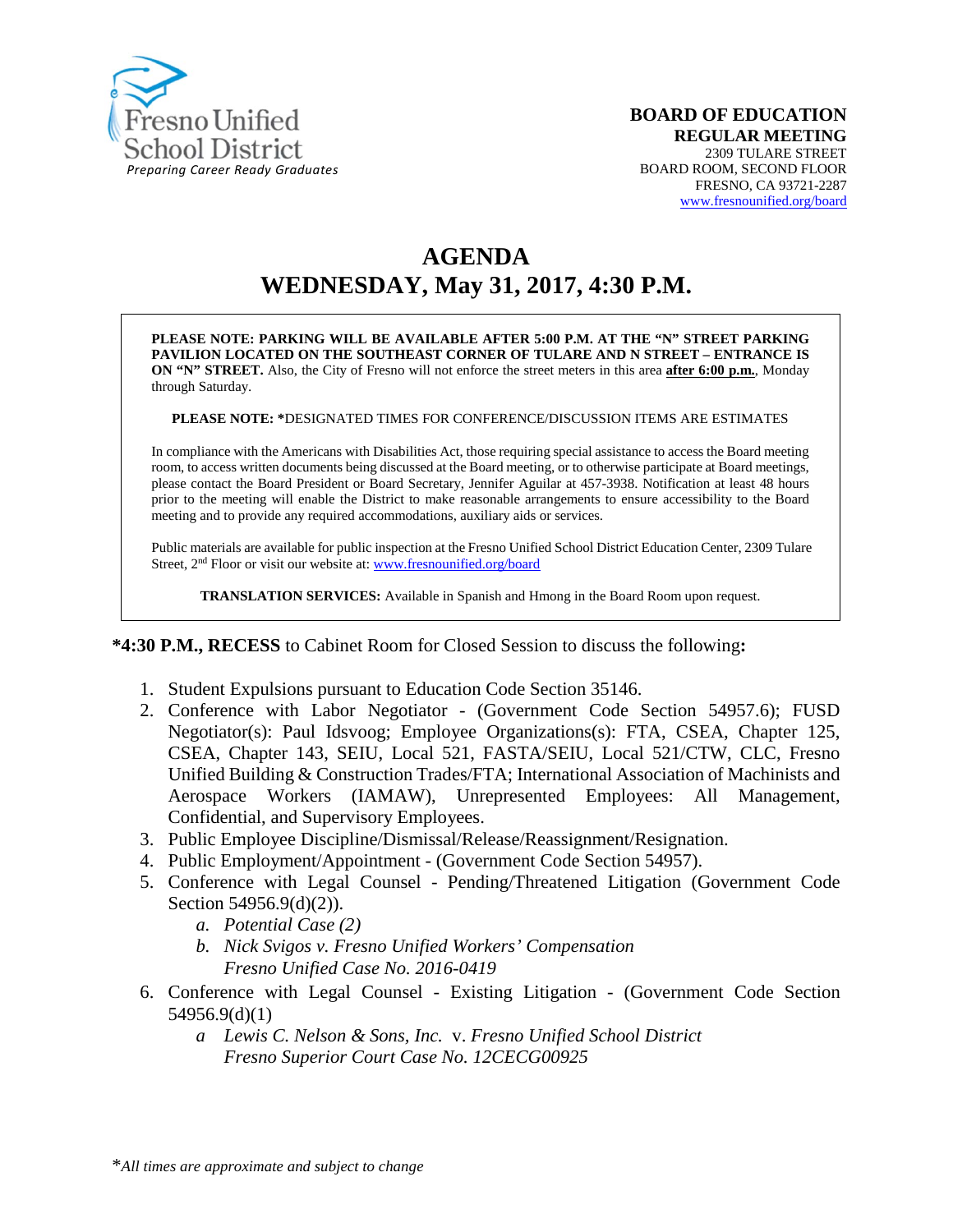# **5:30 P.M., RECONVENE** and report action taken during Closed Session, if any.

# **PLEDGE OF ALLEGIANCE**

A parent that has had a positive impact at Holland Elementary will lead the flag salute.

## **RECOGNIZE the Student Board Representatives for the 2016/17 School Year**

The Board of Education and Interim Superintendent wish to recognize Student Board Members Richard McCoy, Edison High School and Keerat Riar, Patiño High School for serving on the Board of Trustees during the 2016/17 school year. Contact person: Leslie Loewen, telephone 457-3674.

## **RECOGNIZE the Fresno Unified School District Spring Sports Valley Champions for the 2016/17 School Year**

# **APPROVE Minutes**

Included in the Board binders are the draft minutes for the April 5, 2017 Regular Meeting. The Interim Superintendent recommends approval. Contact person: Robert G. Nelson, telephone 457-3884.

# **HEAR Report from Interim Superintendent**

ALL CONSENT AGENDA items are considered to be routine by the Board of Education and will be enacted by one motion. There will be no separate discussion of items unless a Board member so requests, in which event, the item(s) will be considered following approval of the Consent Agenda.

# **A. CONSENT AGENDA**

# **A-1, APPROVE Personnel List**

Included in the Board binders is the Personnel List, Appendix A, as submitted. The Interim Superintendent recommends approval. Contact person: Paul Idsvoog, telephone 457-3548.

- **A-2, ADOPT Findings of Fact and Recommendations of District Administrative Board** The Board of Education received and considered the Findings of Fact and Recommendations of District Administrative Panels resulting from hearings on expulsion and readmittance cases conducted during the period since the May 17, 2017, Regular Board meeting. The Interim Superintendent recommends adoption. Contact person: Kim Mecum, telephone 457-3569.
- **A-3, ADOPT Waiver Requests for Rebecca Bier and Alana Cross to serve as Speech Language Pathologists**

Included in the Board binders are waiver requests for Rebecca Bier and Alana Cross, to serve as Speech Language Pathologists. Education Code 44225(m) allows the commission to grant waivers to fill unanticipated needs in an area deemed hard-to-fill.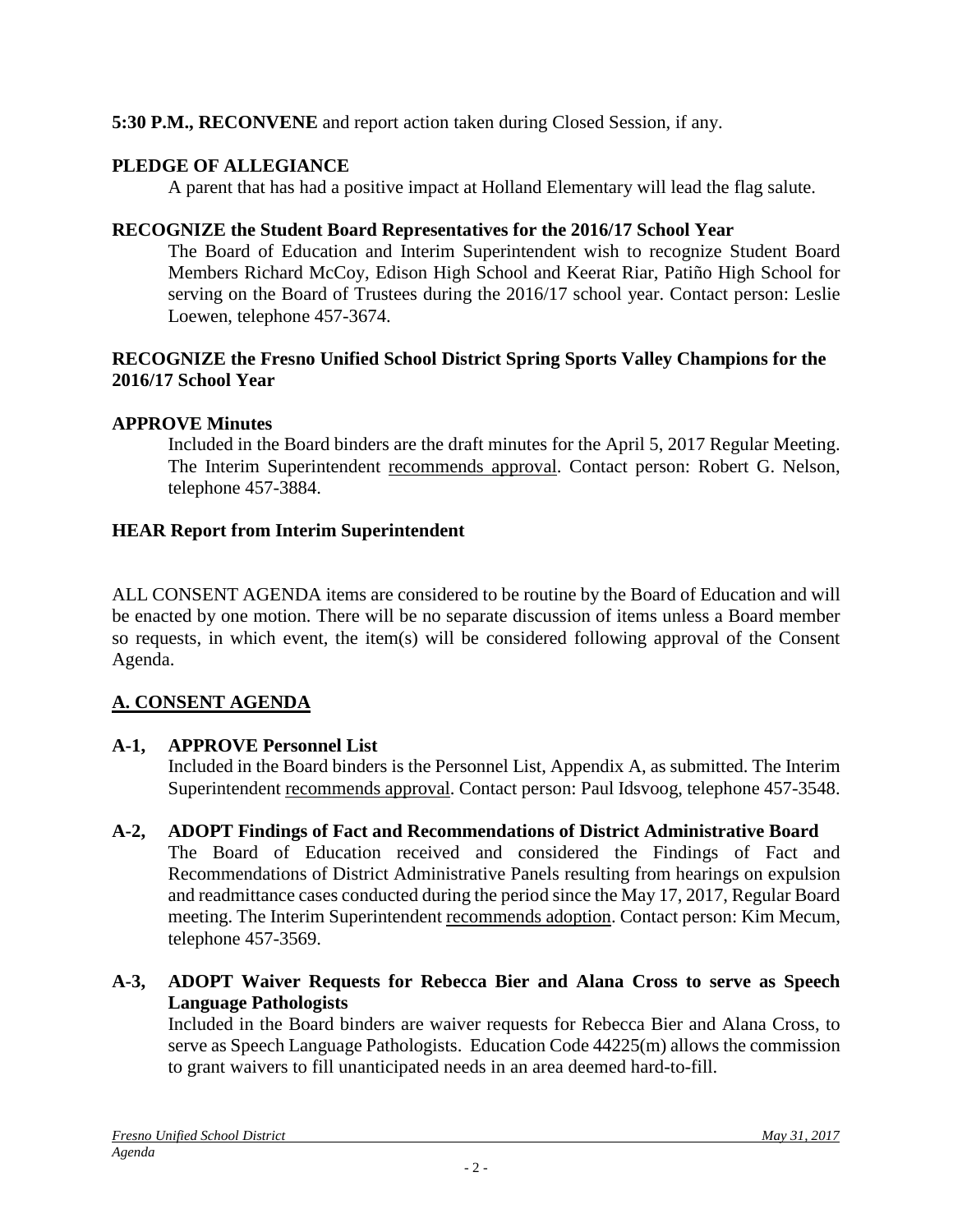Rebecca Bier and Alana Cross have completed all clinical work and requirements for a Speech Language Pathologist and Audiologist license. They currently hold a Bachelor's Degree in Communicative Disorders. The expected Master's Degree completion date for both candidates is June 2018. The Interim Superintendent recommends adoption. Fiscal impact: There is no fiscal impact to the district. Contact person: Paul Idsvoog, telephone 457-3548.

# **A-4, ADOPT Declaration of Need for Fully Qualified Educators**

Included in the Board binders is the 2017/18 Declaration of Need for Fully Qualified Educators. Annually, the district adopts the Declaration of Need for Fully Qualified Educators, which certifies that there may be an insufficient number of certificated persons who meet the district's specified employment criteria for the positions listed on the declaration. The adoption of the declaration is a prerequisite to the issuance of any limited assignment teaching permits or emergency permits in the event that shortages in certain subject areas occur (Title 5, California Code of Regulations, Section 80026). The Interim Superintendent recommends adoption. Fiscal impact: There is no impact to the district. Contact person: Paul Idsvoog, telephone 457-3548.

### **A-5, APPROVE Grant Application to the Spencer Foundation Research-Practice Partnership Program**

Approval is requested for a grant application to the Spencer Foundation for the Research-Practice Partnership (RPP) program which provides researchers and practitioners the opportunity to conduct educational research that is designed specifically to guide improvement efforts. Researchers from the University of California, Berkeley and the University of California, Davis propose to apply to the program to work with the Department of Prevention & Intervention, Restorative Practices Team, to evaluate restorative practice implementation in Fresno Unified through the research of lessons learned/best practices to support continuous improvement of the program. The Interim Superintendent recommends approval. Fiscal impact: The potential grant award is up to \$400,000. Contact person: Jorge Aguilar, telephone 457-3340.

#### **A-6, APPROVE Multi-year Proposal with Cisco Capital from Dimension Data for Annual Updates and Technical Support of District's Cisco firewall**

The Board previously awarded RFP #20003 to Dimension Data for purchase of the Cisco firewall, services, annual maintenance and firewall subscription services. This multi-year proposal, for the firewall subscription services, provides the benefit of discounts and protections against price increases during the term of the contract. This proposal represents a discounted annual payment payable each of three years for the annual updates and technical support of the district's Cisco firewall. The Interim Superintendent recommends approval. Fiscal impact: Sufficient funds of \$40,614 are available in the Information Technology budget. Contact person: Kurt Madden, telephone 457-3868.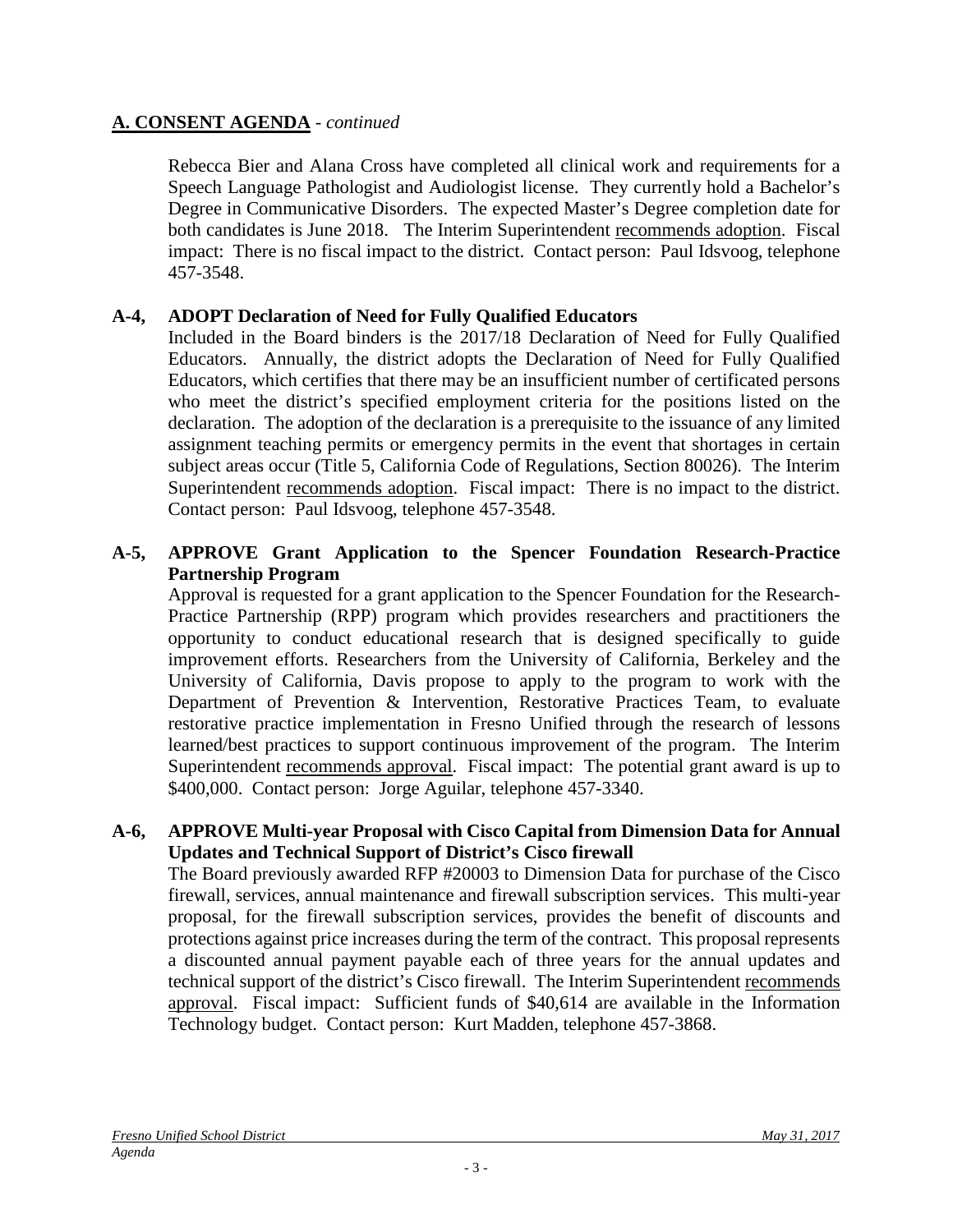### **A-7, APPROVE Proposal from Development Group, Inc. for HP 3Par Annual Maintenance**

Included in the Board binders is a proposal from Development Group, Inc. (DGI) for the annual maintenance and support of the HP 3Par Data Center storage system. The Data Center storage system includes storage services for ATLAS, Lawson, AMS, and all other data center related storage services. The Interim Superintendent recommends approval. Fiscal impact: Sufficient funds of \$26,080 are available in the Information Technology budget. Contact person: Kurt Madden, telephone 457-3868.

# **A-8, APPROVE Proposal from Development Group, Inc. for Cisco Smartnet and Technical Support of District's Core Network Infrastructure**

Included in the Board binders is a proposal from Development Group, Inc. (DGI) for Cisco Smartnet annual updates and technical support of the district's core network infrastructure. The district's core network infrastructure includes the network equipment that connects the Education Center to all school sites and out, through Fresno County Office Education, to the Internet; the network equipment for the data center as well as the network equipment to manage the district's wireless access network. The Interim Superintendent recommends approval. Fiscal impact: Sufficient funds of \$35,785 are available in the Information Technology budget. Contact person: Kurt Madden, telephone 457-3868.

# **A-9, APPROVE Multi-year Proposal with Cisco Capital from Development Group, Inc. and Technical Support of District Telecommunications Systems**

Included in the Board binders is a multiyear proposal with Cisco Capital from Development Group, Inc. (DGI) for the annual updates and technical support of the district's Cisco telecommunications system. This multi-year proposal provides the benefit of discounts and protections against price increases during the term of the contract. The Interim Superintendent recommends approval. Fiscal impact: Sufficient funds of \$90,000 are available in the Information Technology budget. Contact person: Kurt Madden, telephone 457-3868.

## **A-10, APPROVE Extension of Joint Use Agreement with City of Fresno for Weekend Community Open Space Program for Elementary and Middle Schools**

Included in the Board binders and recommended for approval is an addendum to the agreement between Fresno Unified and the City of Fresno for use of district green space at elementary and middle schools for the City's Weekend Community Open Space Program. The addendum is for a period of one year (June 1, 2017 – May 31, 2018), with the option for the district to administratively extend the term for an additional year (June 1, 2018 – May 31, 2019). The Weekend Community Open Space Program has met its goal of providing recreational opportunities to residents utilizing district green space. District and City staff have worked closely together on the program and there have been no adverse impacts at school sites. The Interim Superintendent recommends approval. Fiscal impact: The City is responsible for costs related to portable restrooms, litter/debris collection and disposal, additional security if needed, and damage to facilities resulting from weekend community use. Contact person: Karin Temple, telephone 457-3134.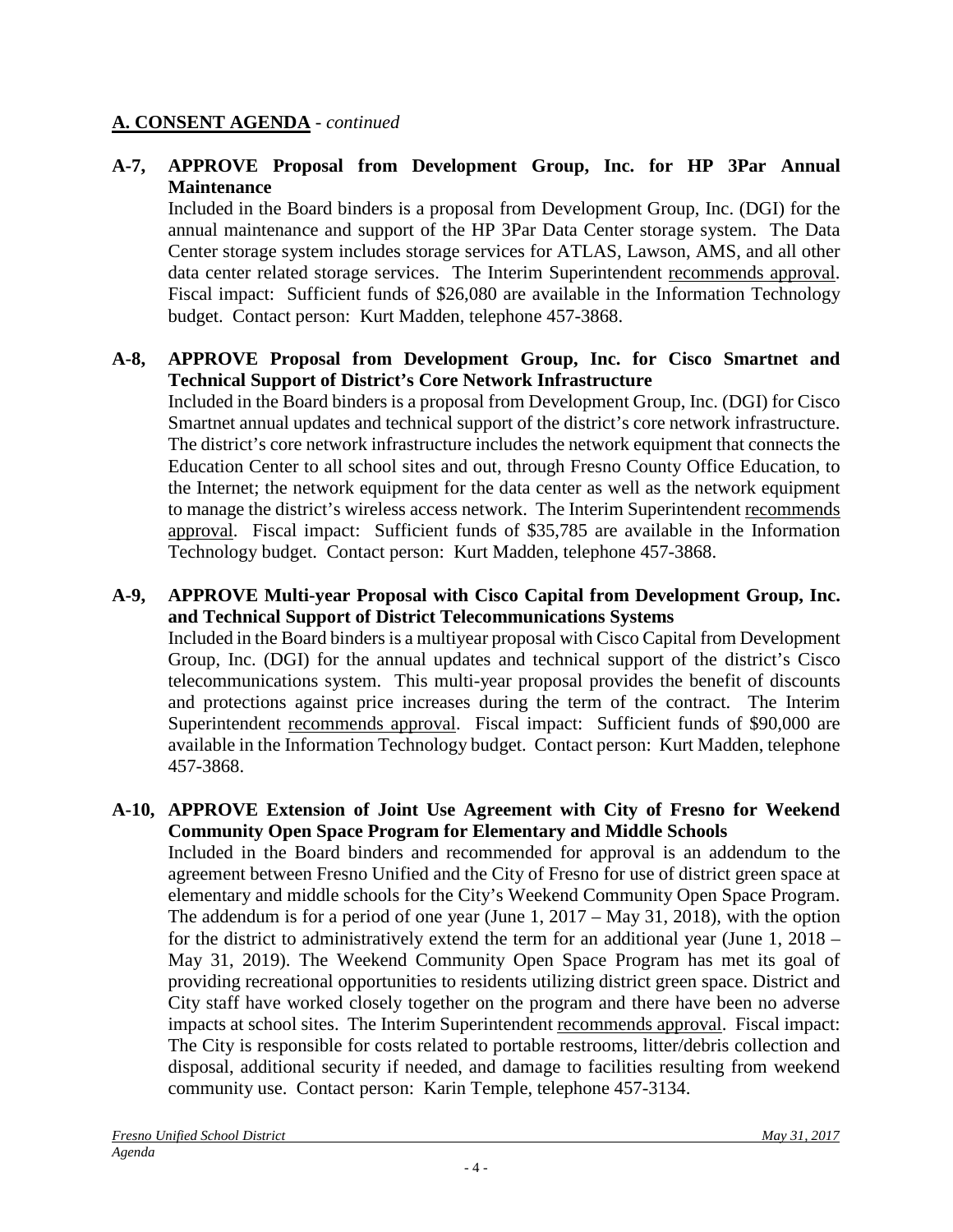#### **A-11, APPROVE Agreement with City of Fresno to Provide Summer Swim Program at District Pools**

Included in the Board binders and recommended for approval is an agreement between Fresno Unified and the City of Fresno for use of district pools for a City-operated swim program that will provide swim lessons and community recreational swimming opportunities, June 10 through August 6, 2017. The goal of the summer swim program is to improve community access to affordable swim lessons and recreational swimming. The City will be responsible for supervising pool use at all times during program hours with American Red Cross certified lifeguards and related staff. Revenue from swim lessons and other City sources will support a portion of the cost to provide lifeguards. The balance of the cost, estimated at \$31,600, is recommended to be funded by the district. The Interim Superintendent recommends approval. Fiscal impact: \$31,600 is available in the General Fund budget. Contact person: Karin Temple, telephone 457-3134

**A-12, APPROVE Award of Bid 17-23 Sections A-H, 2017 Exterior Painting at 16 Campuses** Included in the Board binders is information on Bid 17-23, consisting of eight bid sections, for exterior painting at 14 elementary schools, Cambridge High School, and Cesar Chavez Adult Education school.

Staff recommends award to the lowest responsive, responsible bidders:

| <b>Total Award:</b> |                                  |                                        |                     |                          |  |
|---------------------|----------------------------------|----------------------------------------|---------------------|--------------------------|--|
|                     | Sec. H Aynesworth, Cambridge     | Century Ent. Inc.                      | San Juan Capistrano | \$115,400<br>\$1,200,653 |  |
|                     | Sec. G Rowell, Chavez Adult Ed.  | A Plus Painting                        | Roseville           | \$122,000                |  |
|                     | Sec. F Mayfair, Webster          | G K Painting & Construction Sacramento |                     | \$178,000                |  |
| Sec. E Turner       |                                  | JPB Designs Inc.                       | Sacramento          | \$87,700                 |  |
|                     | Sec. D Centennial, Viking        | <b>Horizon Brothers Painting</b>       | Rio Linda           | \$143,050                |  |
|                     | Sec. C Cooper, Phoenix           | A Plus Painting                        | Roseville           | \$162,000                |  |
|                     | Sec. B Lowell, Muir              | Ro's Precise Painting Inc.             | Sanger              | \$174,253                |  |
|                     | Sec. A Forkner, Gibson, McCardle | <b>Horizon Brothers Painting</b>       | Rio Linda           | \$218,250                |  |

The Interim Superintendent recommends approval. Fiscal impact: \$1,200,653 is available in the Measure Q fund. Contact person: Karin Temple, telephone 457-3134.

## **A-13, APPROVE Award of Bid 17-24; Centennial, Del Mar, and Roeding Elementary Schools Chiller Replacements**

Included in the Board Binders is information on Bid 17-24, for installation of replacement chillers at Centennial, Del Mar, and Roeding Elementary Schools. This project is the first increment of Phase 2 Proposition 39 Energy Expenditure Plan, and is approved by the California Energy Commission.

Staff recommends award to the lowest responsive, responsible bidder:

Strategic Mechanical Inc. (Fresno, California) \$389,000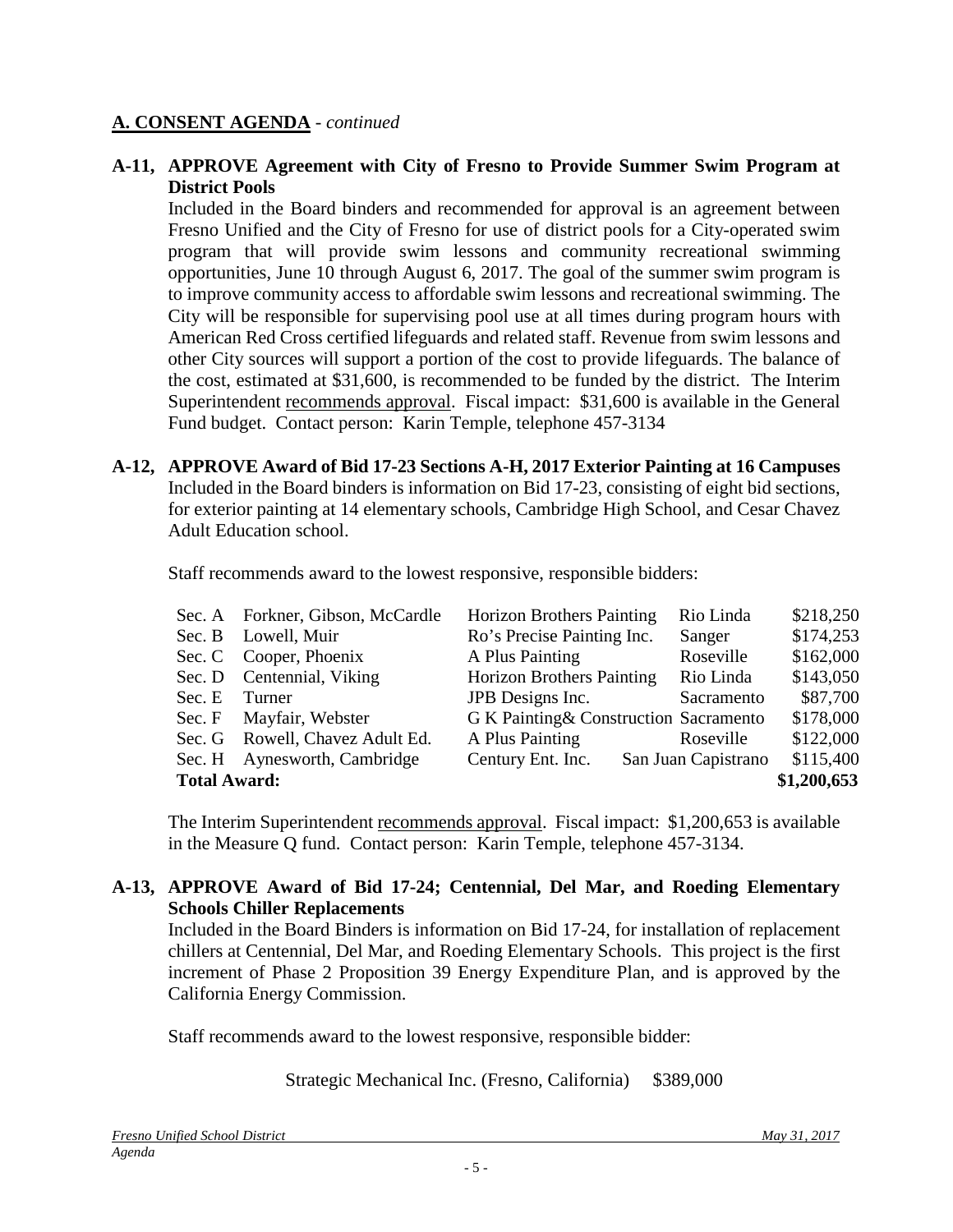The Interim Superintendent recommends approval. Fiscal impact: Funding of \$389,000 is available in the California Clean Energy Jobs Act (Proposition 39) budget. Contact person: Karin Temple, telephone 457-3134.

#### **A-14, APPROVE Award of Bid 17-28 A-C, Asphalt Shingle Re-Roof for Locker and Multipurpose Rooms at Three Campuses (Heaton, Roeding and Tenaya)**

Included in the Board binders is information on Bid 17-28, consisting of three bid sections, to re-roof Locker Room Building at Tenaya Middle School and re-roof the Multipurpose Rooms at Roeding and Heaton Elementary Schools.

Staff recommends award to the lowest responsive, responsible bidders:

| <b>Total Award</b> |  |               |                                |                    | \$214,300 |
|--------------------|--|---------------|--------------------------------|--------------------|-----------|
| Section C          |  |               | Roeding Nations Roof West, LLC | Fresno, California | \$70,800  |
| Section B          |  | <b>Heaton</b> | Nations Roof West, LLC         | Fresno, California | \$96,800  |
| Section A          |  | Tenaya        | Nations Roof West, LLC         | Fresno, California | \$46,700  |

The Interim Superintendent recommends approval. Fiscal impact:\$214,300 is available in the Measure Q Fund. Contact person: Karin Temple, telephone 457-3134.

### **A-15, APPROVE Award of Bid 17-29, Center for Professional Development Parking Lot Improvements**

Included in the Board binders is information on Bid 17-29, to replace the existing parking lot asphalt surrounding the Center for Professional Development and Grounds Maintenance buildings at the E Street location. The project will improve site drainage, reconfigure parking spaces for accessibility, and eliminate safety hazards due to deteriorated asphalt.

Staff recommends award to the lowest responsive, responsible bidder:

Pierce Construction (Fresno, California) \$278,268

The Interim Superintendent recommends approval. Fiscal impact:\$278,268 is available in the School Facilities Fund. Contact person: Karin Temple, telephone 457-3134.

## **A-16, APPROVE Award of Bid 17-30, Design Science High School Portable Campus Addition**

Included in the Board binders is information on Bid 17-30, for relocating eight portable classrooms and one portable restroom from Bullard High School, and one portable classroom from Wishon Elementary School, to the Design Science High School campus. The project includes the construction of concrete pads with ramps and utility hook-ups. The portable classrooms are needed to accommodate enrollment and to best serve student needs.

Staff recommends award to the lowest responsive, responsible bidder: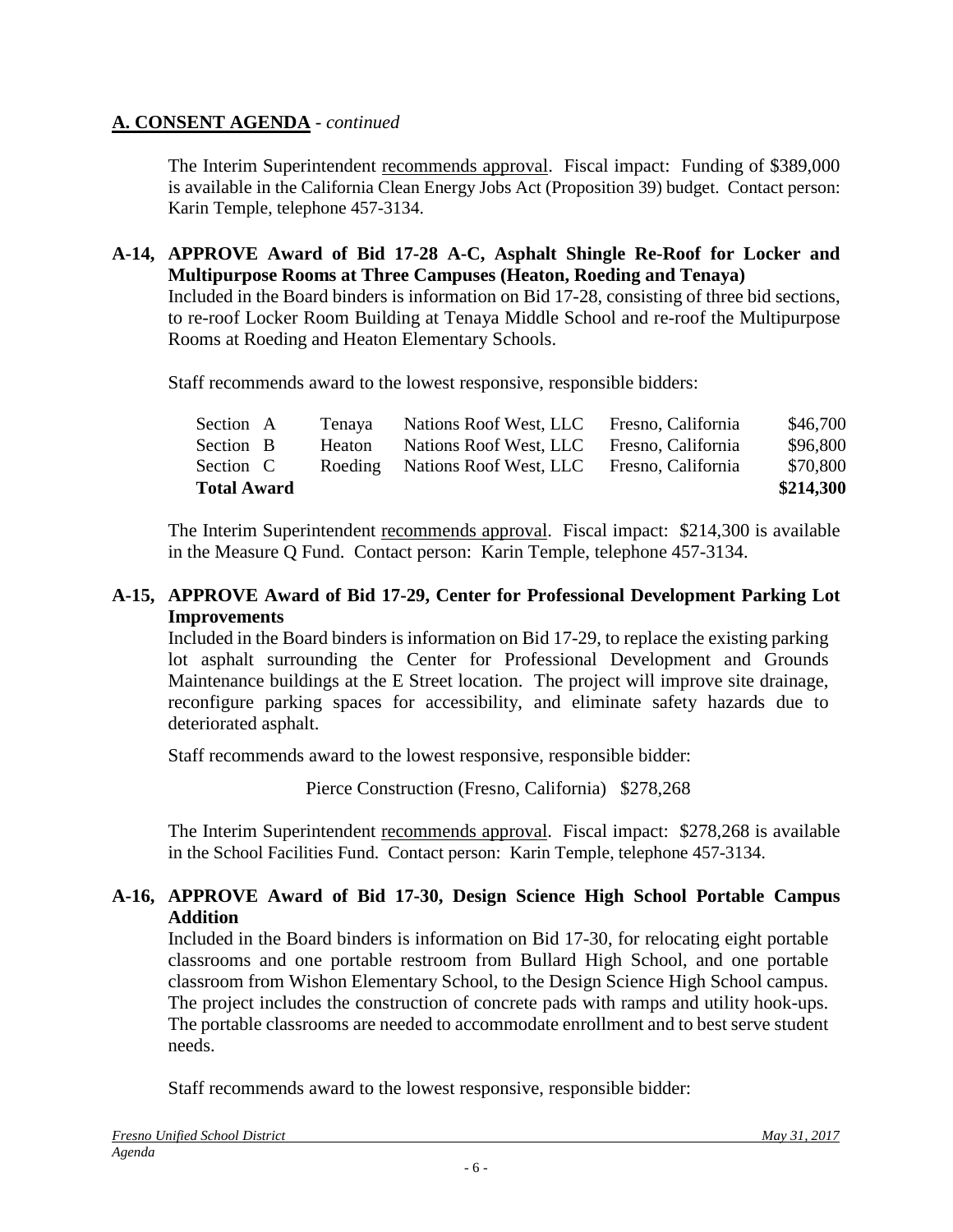Davis Moreno Construction, Inc. (Fresno, California) \$1,224,000

The Interim Superintendent recommends approval. Fiscal impact: \$1,224,000 is available in the Measure Q Fund. Contact person: Karim Temple, telephone 457-3134.

### **A-17, APPROVE Rejecting Bid 17-25, Slater Elementary School Infrastructure for Interim Housing**

Included in the Board binders is information on Bid 17-25, to provide infrastructure (concrete pads with ramps and utility hook-ups) for eight temporary classroom portables and one kindergarten classroom portable with restroom. The portables are to provide interim housing at Slater during construction of two new 8-classroom buildings and a new kindergarten building. The request for bids was lawfully advertised on March 21, 2017, and the bids were opened on April 19, 2017. Notifications were sent to 285 vendors and five construction trade publications, and the district received one response. The one bid received was significantly above the construction estimate. Potential bidders were contacted and reported not bidding primarily due to competing projects in the market. Rejecting the bid will not impact classes or the construction project timeline. The work will be incorporated into the overall campus renovation project and rebid at a later date. The Interim Superintendent recommends approval. Fiscal impact: Rejecting the bid results in no fiscal impact to the district. Contact person: Karin Temple, telephone 457-3134.

### **A-18, APPROVE Revisions to Questionnaire and Scoring Matrix for Prequalifying Prospective Bidders on Construction Contracts**

Included in the Board binders and recommended for approval are revisions to the district's prequalification questionnaire and scoring matrix for prospective bidders on public works contracts. On November 20, 2013 the Board adopted Resolution 13-04, which sets out prequalification criteria and includes the questionnaire and scoring matrix, to comply with Public Contract Code (PCC) section 20111.6. The recommended revisions are primarily to align to vendors' single project bonding capacity, and may result in increased competition for future projects. The PCC requires prequalification of general contractors and electrical, mechanical, and plumbing trades on construction projects costing \$1 million or more. The Interim Superintendent recommends approval. Fiscal impact: There is no fiscal impact to the district. Contact person: Karin Temple, 457-3134.

# **A-19, APPROVE Request for Qualifications 17-31, Financial Advisory Services**

It is recommended that the Board approve a contract, effective immediately and continuing through the final Measure X issuance, with Keygent, LLC to provide financial advisory services related to the district's bond program. On April 25, a multi-departmental committee evaluated the seven responses to the Request for Qualifications on the firm's ability to meet or exceed the requirements set forth in the RFQ. After the initial evaluation, the Chair of the Citizens' Bond Oversight Committee was added to the evaluation committee and the top four firms were interviewed on May 1. Upon careful consideration and based on best value to the district, the evaluation committee unanimously selected Keygent to be recommended for Board approval. Keygent has been the district's financial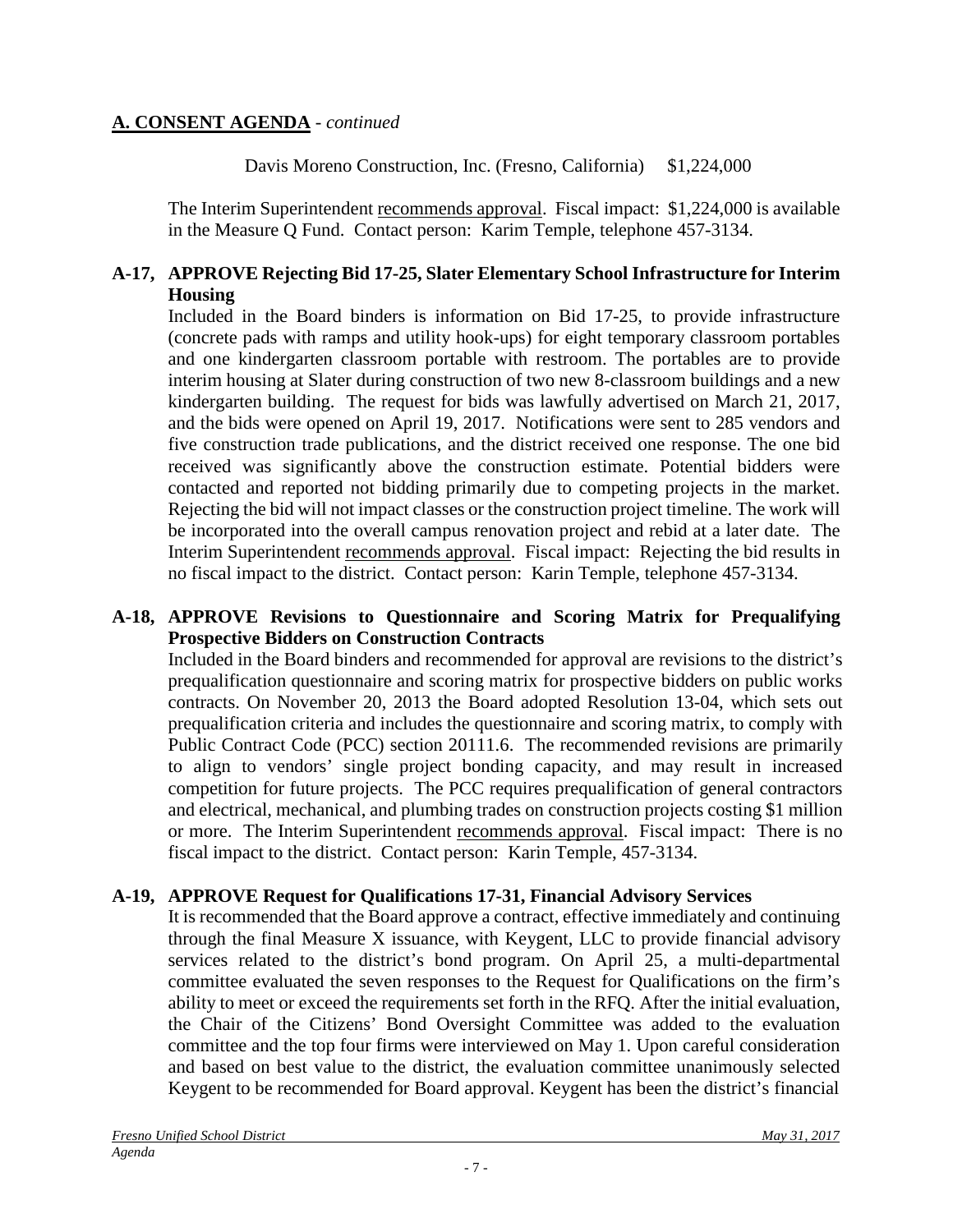adviser since 2010, for the Measure Q bond program (also through a RFQ process), and has been a valued partner. It is expected that Keygent would continue to provide Fresno Unified with preferred customer service status. The Interim Superintendent recommends approval. Fiscal impact: Fees related to financings are paid from bond proceeds, as is customary. Contact person: Karin Temple, telephone 457-3134.

# **A-20, DENY Claim #17-0120-0014**

Included in the Board binders is a Claim for Damages by Richard John Mercier, case #17- 0120-0014. The Interim Superintendent recommends that the Claim be denied and the matter referred to the district's Director of Benefits and Risk Management for further handling. Fiscal impact: There is no fiscal impact to the district at this time. Contact person: Ruth F. Quinto, telephone 457-6226.

# **A-21, DENY Claim #17-0120-0134**

Included in the Board binders is a Claim for Damages by a Minor, case #17-0120-0134. The Interim Superintendent recommends that the Claim be denied and the matter referred to the district's Director of Benefits and Risk Management for further handling. Fiscal impact: There is no fiscal impact to the district at this time. Contact person: Ruth F. Quinto, telephone 457-6226.

# **A-22, RATIFY Grant Application to the California Learning Communities for School Success Program**

Included in the Board binders is a grant application to the California Department of Education (CDE) for the California Learning Communities for School Success Program (LCSSP). The LCSSP provides funds to school districts to support programs aimed at improving student outcomes by reducing truancy and supporting students who are at risk of dropping out of school or are victims of crime. The Interim Superintendent recommends ratification. Fiscal impact: The grant provides funding up to \$2,000,000 over three years. Contact person: Jorge Aguilar, telephone 457-3340.

## **A-23, RATIFY Agreement between Bitwise Industries, Inc. dba Geekwise Academy and Fresno Adult School**

Ratification is requested for an agreement between Fresno Adult School and Bitwise Industries, Inc. dba Geekwise Academy. Geekwise Academy is providing educational and work-based learning opportunities to Fresno Adult School students. The Interim Superintendent recommends ratification. Fiscal impact: Sufficient funds in the amount of \$7,500 are available in the Fresno Adult School Adult Education Block Grant. Contact person: Kim Mecum, telephone 457-3731.

### **A-24, RATIFY Exchange Agreement between Fresno Unified School District and State Center Community College District for the State Center Adult Education Consortium Staff Reimbursement of Costs**

Ratification is requested for the exchange agreement between Fresno Unified School District and State Center Community College District for the purpose of an exchange/loan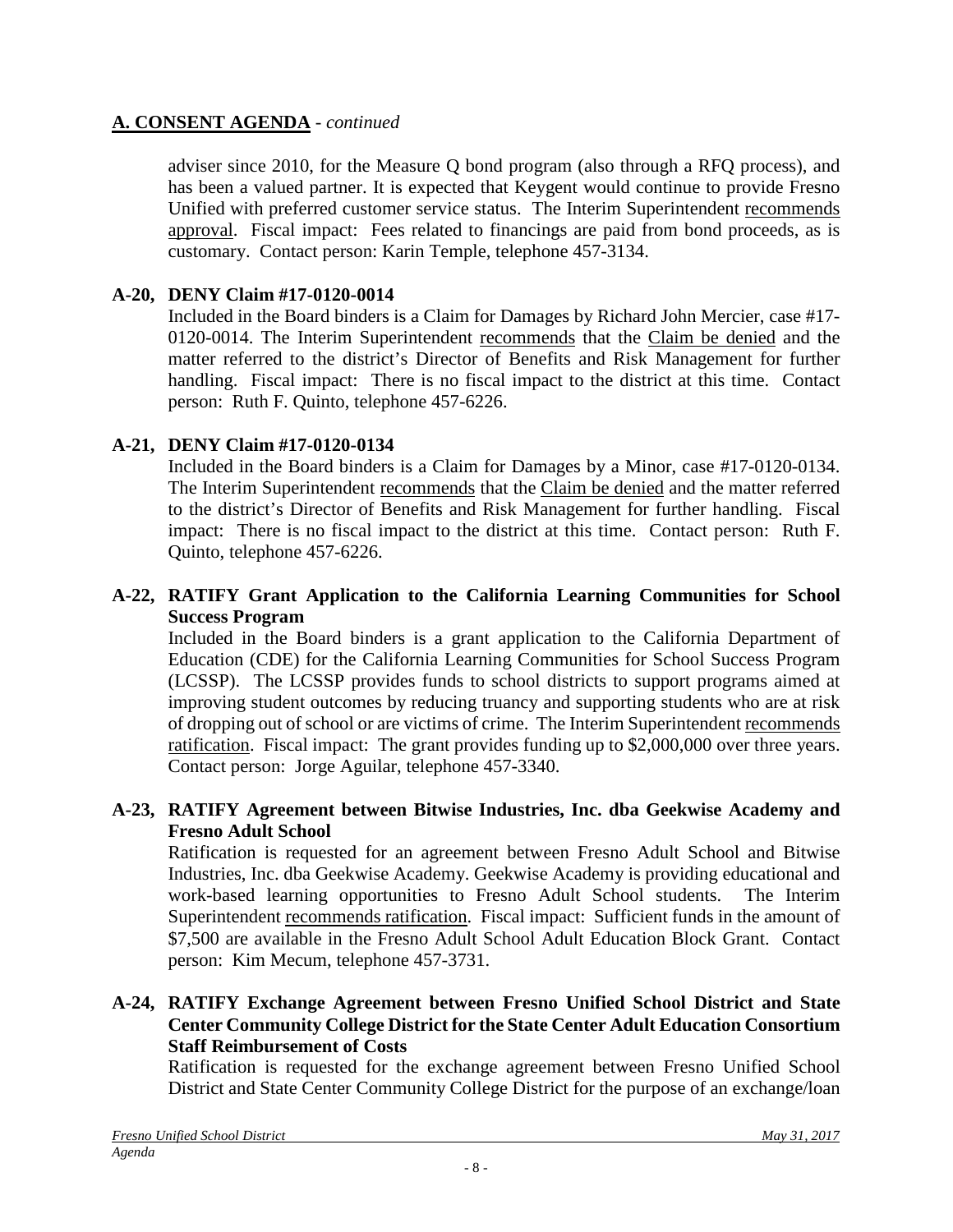of Fresno Unified staff to the State Center Adult Education Consortium (SCAEC). Staff will remain an employee of Fresno Unified. Fresno Unified will be reimbursed for the full salary and benefits from the SCAEC funding (Adult Education Block Grant). Total reimbursement will be \$76,919. The Interim Superintendent recommends ratification. Fiscal impact: The amount of \$76,919 will be reimbursed by the SCAEC. Contact person: Kim Mecum, telephone 457-3731.

### **A-25, RATIFY Purchase Orders from March 1, 2017 through March 31, 2017**

Included in the Board binders is information on purchase orders issued from March 1, 2017, through March 31, 2017. Purchase orders for \$10,000 or more are presented first, followed by purchase orders for less than \$10,000. A list of purchase orders issued for Associated Student Body (ASB) accounts is also provided. The Interim Superintendent recommends ratification. Fiscal impact: Funding is noted on the attached pages. Contact person: Karin Temple, telephone 457-3134.

#### **END OF CONSENT AGENDA (ROLL CALL VOTE)**

## **UNSCHEDULED ORAL COMMUNICATIONS**

Individuals who wish to address the Board on topics within the Board's subject matter jurisdiction, but **not** listed on this agenda may do so at this time. While all time limitations are at the discretion of the Board President, generally members of the public will be limited to a maximum of three (3) minutes per speaker for a total of thirty (30) minutes of public comment as designated on this agenda. Any individual who has not had an opportunity to address the Board during this initial thirty (30) minute period may do so at the end of the meeting after the Board has addressed all remaining items on this agenda. Individuals with questions on school district issues may submit them in writing. The Board will automatically refer to the Interim Superintendent any formal requests that are brought before them at this time. The appropriate staff member will furnish answers to questions. Please note that if you wish to address the Board on an agenda item, you should do so when that specific item is called.

# **B. CONFERENCE/DISCUSSION AGENDA**

#### **6:00 P.M.**

**B-26, HOLD Public Hearing, PRESENT and DISCUSS Fresno Unified School District's 2017/18 Local Control and Accountability Plan**

Staff will present and the Board of Education will discuss the Fresno Unified School District 2017/18 Local Control and Accountability Plan (LCAP). As required by Education Code 52062, a public hearing will be conducted to provide an opportunity for discussion and public comment surrounding the 2017/18 Local Control and Accountability Plan for Fresno Unified. Fiscal impact: Support material will be provided to the Board and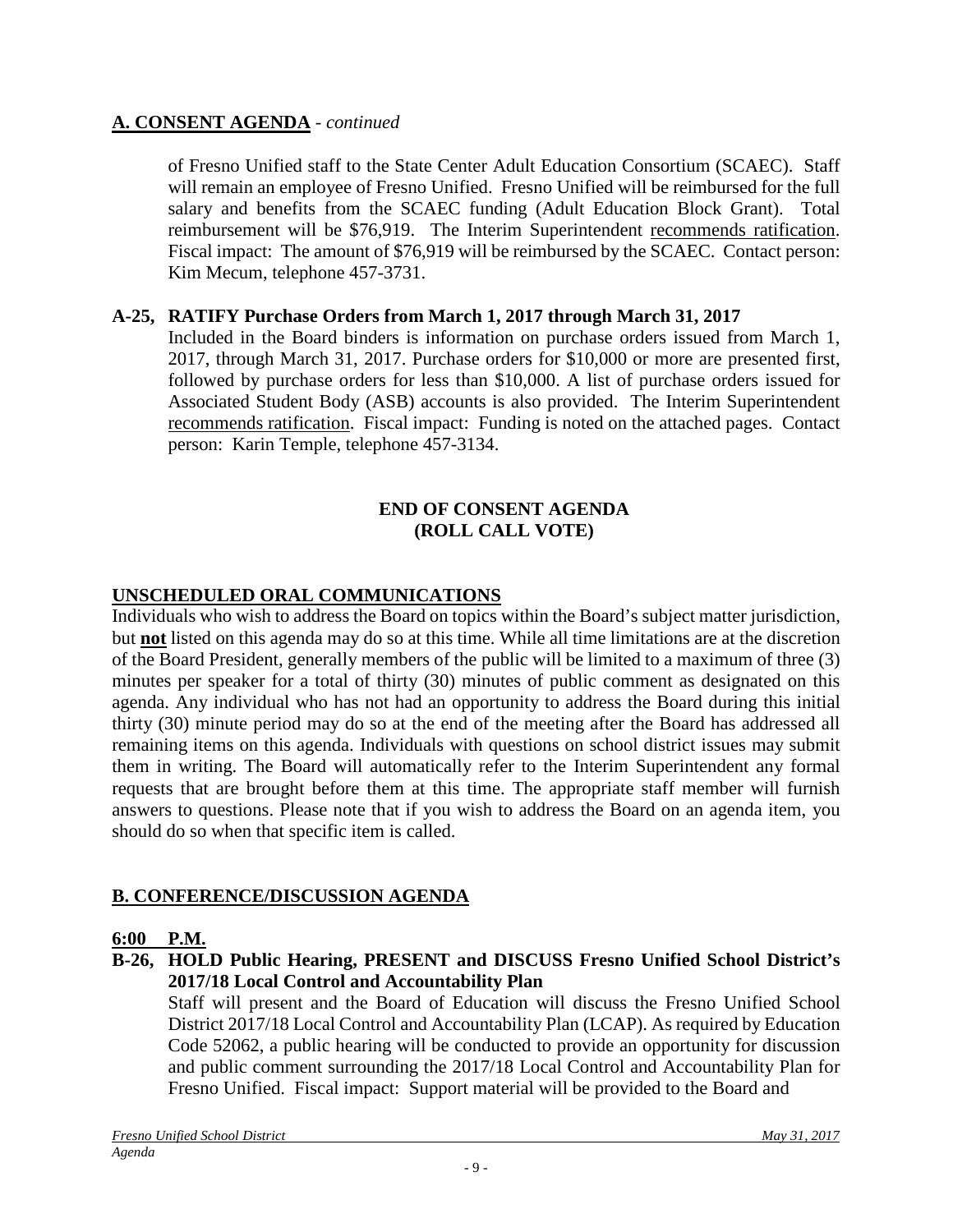# **B. CONFERENCE/DISCUSSION AGENDA** - *continued*

available for public review on or before May 26, 2017. Contact person: Ruth F. Quinto, telephone 457-6226.

# **6:30 P.M.**

## **B-27, HOLD Public Hearing, PRESENT and DISCUSS Fresno Unified School District's 2017/18 Proposed Budget and Education Protection Account**

Staff will present and the Board of Education will discuss the Fresno Unified School District Proposed Budget for 2017/18. The Proposed Budget includes the multi-year projected budget for the Unrestricted General Fund. The agenda item will also describe factors addressed in the 2017/18 Proposed Budget, and issues affecting the multi-year projections for 2018/19 and 2019/20. Fiscal impact: Support material will be provided to the Board and available for public review on or before May 26, 2017. Contact person: Ruth F. Quinto, telephone 457-6226.

# **7:00 P.M.**

**B-28, DISCUSS and APPROVE Proposed Revisions for Board Policies (BP) 0410, 5113, 5141.21, (NEW) 5141.52, 6173, 6174, and (NEW) Exhibit (E) 5113**

Included in the Board binders are proposed revisions to the following six Board Policies (BP) and one Exhibit (E):

- BP 0410 Nondiscrimination in District Programs and Activities
- BP 5113 Absences and Excuses
- (NEW) E 5113 Absences and Excuses
- BP 5141.21 Administering Medication and Monitoring Health Conditions
- (NEW) BP 5141.52 Suicide Prevention
- BP 6173 Education for Homeless Children
- BP 6174 Education for English Learners

These revisions meet the legal mandates recommended by the California School Boards Association (CSBA). At this time, if the Board does not have any questions/suggestions, the administration is requesting approval. The Interim Superintendent recommends approval. Fiscal impact: There is no fiscal impact to the district. Contact person: Teresa Plascencia, telephone 457-3736.

# **7:15 P.M.**

#### **B-29, OPPORTUNITY for Public Disclosure and RATIFICATION of the 2016-2019 Negotiated Collective Bargaining Agreement between Fresno Unified School District and Service Employees International Union 521/Fresno Area Substitute Teachers (FASTA)**

In accordance with Government Code 3547.5 all major provisions of collective bargaining agreements are to be presented at a public meeting of the public school employer before the employer enters into written agreement with an exclusive representative. Included in the Board binders is a copy of the tentative agreement between Fresno Unified School District and Service Employees International Union 521/Fresno Area Substitute Teachers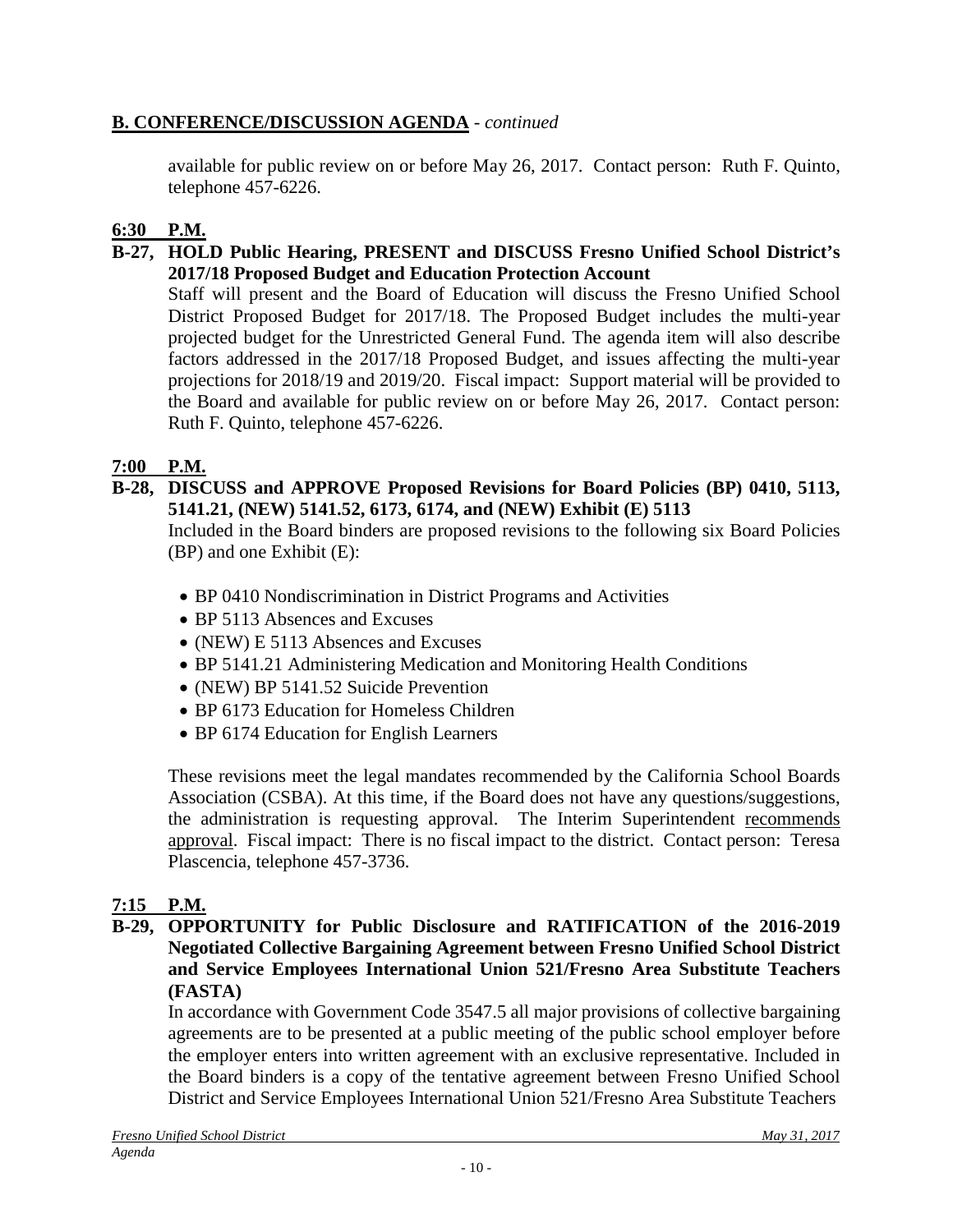# **B. CONFERENCE/DISCUSSION AGENDA** - *continued*

(FASTA). The Interim Superintendent recommends ratification. Fiscal impact: The estimated cost is included in the disclosure of the collective bargaining agreement. Contact person: Paul Idsvoog, telephone 457-3548.

#### **8:00 P.M.**

#### **B-30, DISCUSS and APPROVE the Appointment of Members to the Superintendent Search Committee**

The Board will have an opportunity to discuss and approve the appointment of members to the Superintendent Search Community Committee. The committee will serve in an advisory capacity during the superintendent search process, have an opportunity to interview top candidates, and provide input and feedback in an effort to facilitate the Board's final decision.

Pursuant to Board Bylaw 9130, "Except for subcommittees of the Board, committee members may be recommended by the superintendent or designee, if appropriate, and shall be appointed by the Board president, subject to Board approval."

Each Board member had an opportunity to nominate an individual of their choice, as well as provide suggestions for additional at-large nominations for the Board to consider. Any nomination(s) contested by a Board member will be brought to a vote if needed.

The Superintendent Search Community Committee list of names will be provided to the Board on or before May 26, 2017. The Board President recommends approval. Fiscal impact: There is no fiscal impact to the district. Contact person: David Chavez, telephone 457-3566.

#### **C. RECEIVE INFORMATION & REPORTS**

#### **C-31, RECEIVE Proposed Revisions for Board Policies (BP) 1621, (NEW) 3470, 5121, 6159, 6159.3, 6162.5, 6162.51, and 6185**

Included in the Board binders are proposed revisions to the following seven Board Policies (BP) and one recommended deletion:

- BP 1621 Home-Based School (Deletion)
- (NEW) BP 3470 Debt Issuance and Management
- BP 5121 Examination and Grading
- BP 6159 Individualized Education Program
- BP 6159.3 Appointment of Surrogate Parent for Special Education Students
- BP 6162.5 Student Assessment
- BP 6162.51 Standardized Testing and Reporting Program
- BP 6185 Community Day School